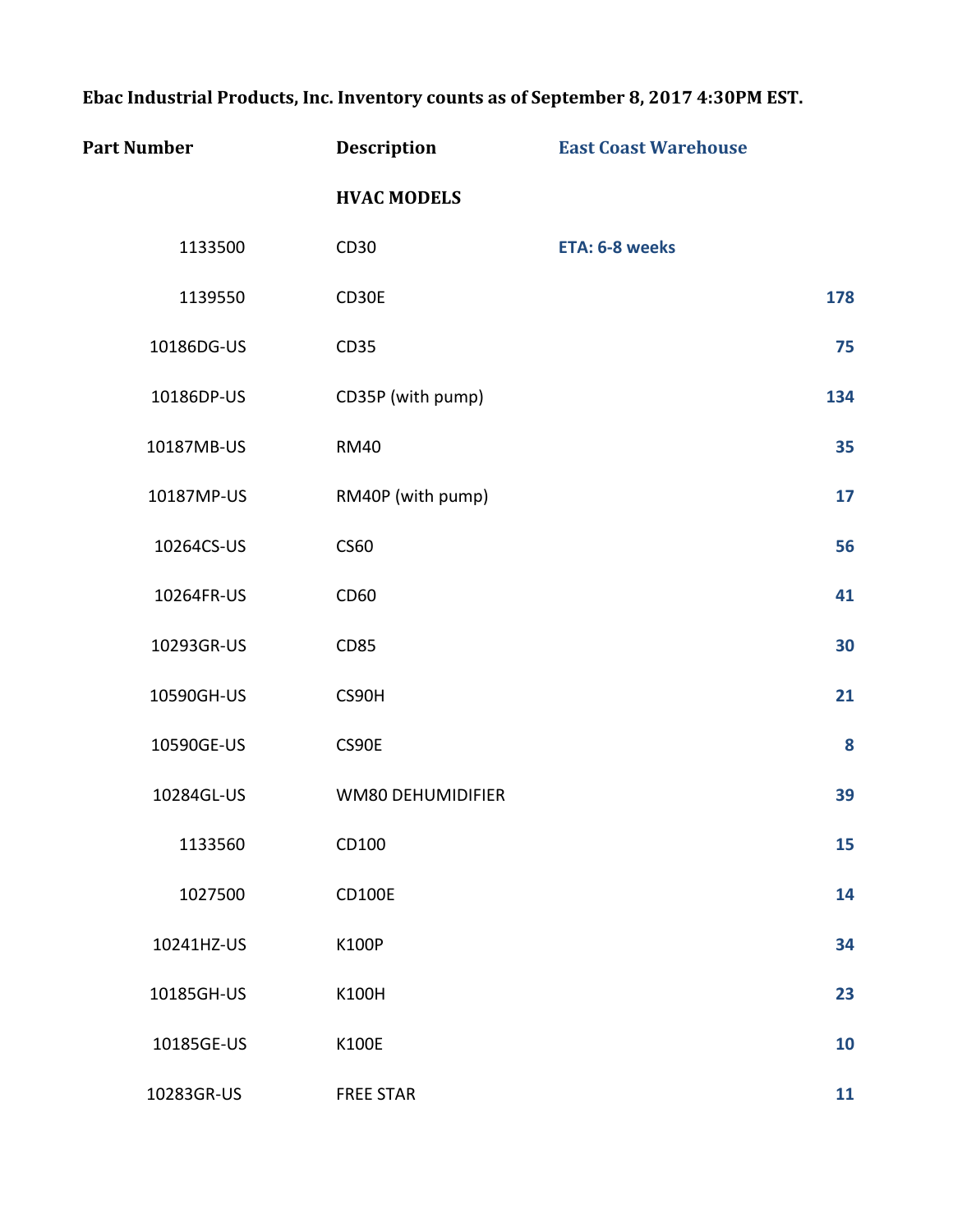| 10272GR-US | <b>HGR1500</b>                           |                                  | 6              |
|------------|------------------------------------------|----------------------------------|----------------|
| 10285GL-US | <b>WM150 DEHUMIDIFIER</b>                |                                  | 5              |
| 10182GR-US | CD200                                    |                                  | 8              |
| 1018110    | CD425 220V 60HZ                          |                                  | $\overline{2}$ |
| 1018150    | CD425 460V 3PH 60HZ                      |                                  |                |
| 1018125    | CD425 460V 3PH 60HZ (with                |                                  |                |
|            | <b>POOL &amp; SPA MODELS</b>             |                                  |                |
| 1028020    | <b>AD850E</b>                            |                                  | 27             |
| 1028200    | PD120                                    |                                  | 30             |
| 1028250    | PD200                                    | ETA: Week of Sept. 24, 2017 (8)  |                |
|            | <b>CLEANING &amp; RESTORATION MODELS</b> |                                  |                |
| 10199GR-US | <b>NEPTUNE</b>                           | ETA: Week of Sept. 24, 2017 (4)  |                |
| 11393GR-US | <b>TRITON</b>                            |                                  | 37             |
| 10240KP-US | <b>KOMPACT</b>                           | ETA: Week of Oct. 1, 2017 (72)   |                |
| 10298GR-US | <b>ECO85</b>                             |                                  | $\mathbf{1}$   |
| 10531GR-US | ECO150                                   |                                  | 3              |
| 10560RG-US | <b>RM85</b>                              | ETA: Week of Sept. 24, 2017 (48) |                |
| 10560RH-US | RM85H                                    | ETA: Week of Oct. 8, 2017 (24)   |                |
| 10270GR-US | ORION BUILDING DRYER                     | ETA: 6-8 weeks                   |                |
| 10570RG-US | RM4500                                   | ETA: Week of Oct. 8, 2017 (30)   |                |
| 10570RH-US | <b>RM4500H</b>                           | ETA: 6-8 weeks                   |                |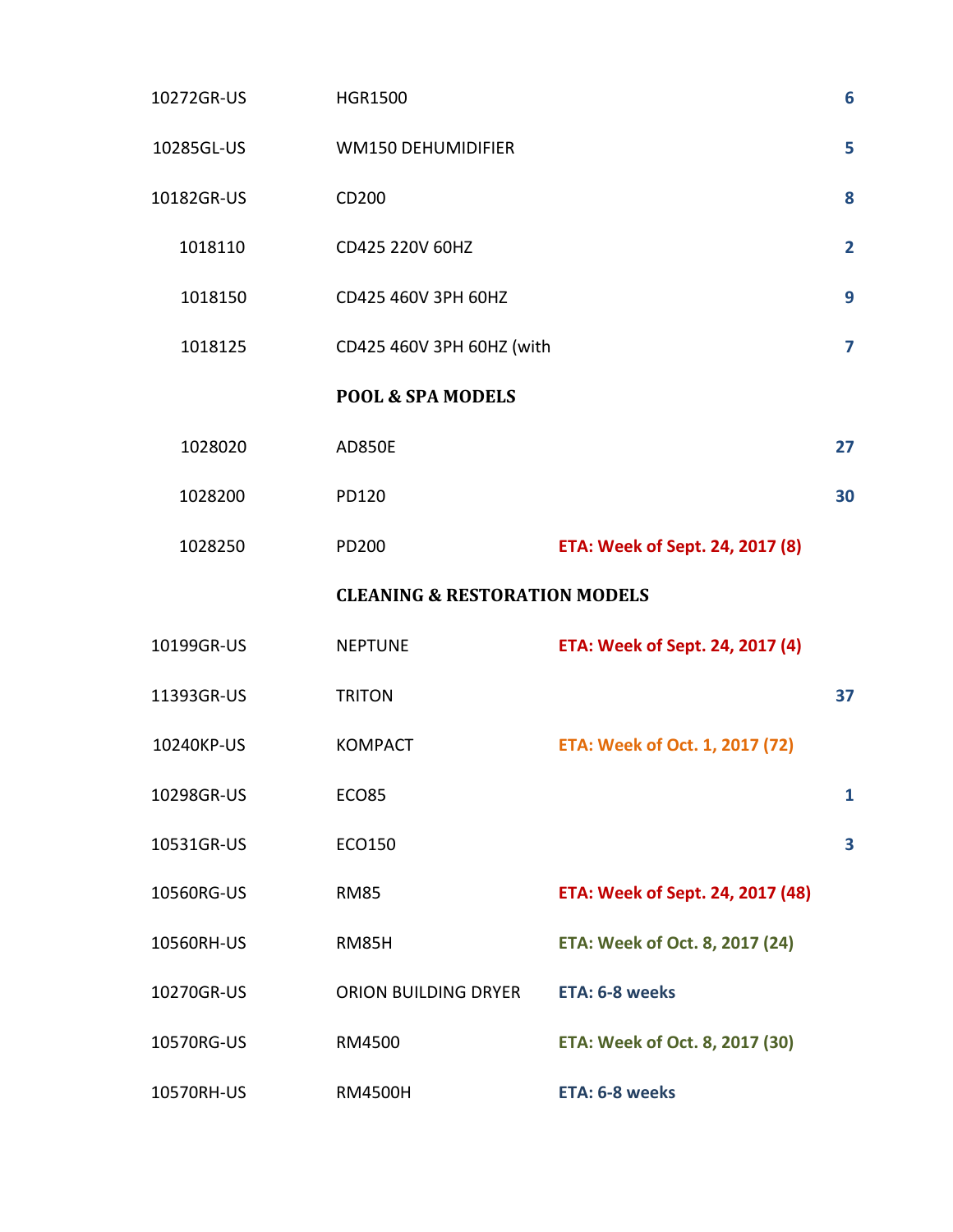## **HEATER MODELS**

| 10960RD-US | QZC3000 3KW Ceramic Heat                | 5                       |
|------------|-----------------------------------------|-------------------------|
| 10961RD-US | QZI3000 3KW Infrared Heate              | $\mathbf{1}$            |
| 10962RD-US | QZC1500 1.5KW Ceramic Hea               | 6                       |
|            | <b>DESICCANT MODELS</b>                 |                         |
| 10502SS-US | DD200 DESICCANT 115/1/60                | 10                      |
| 10501SS-US | DD300 DESICCANT 115/1/60                | 24                      |
| 10500SS-US | DD400 DESICCANT 220/1/60 ETA: 6-8 weeks |                         |
| 10640RG-US | DD400P DESICCANT 220/1/60               | 18                      |
| 10550GR-US | DD700 DESICCANT 220/3/60                | 4                       |
| 10551GR-US | DD700 DESICCANT 460/3/60                | 5                       |
| 10520GR-US | DD900 DESICCANT 220/3/60                | $\overline{\mathbf{4}}$ |
| 10521GR-US | DD900 DESICCANT 460/3/60                | 9                       |
| 10540GR-US | DD1200 DESICCANT 220/3/60               | 12                      |
| 10541GR-US | DD1200 DESICCANT 460/3/60               | 3                       |
|            | <b>MILITARY MODEL</b>                   |                         |
| 1139800    | SPP6A                                   | 12                      |
|            | <b>FAN MODELS</b>                       |                         |
| 10941RD-US | AM2000 AIRMOVER                         | ETA: 6-8 weeks          |
| 10965RD-US | RF3500                                  | 91                      |

\*\*\*ETA Not Determined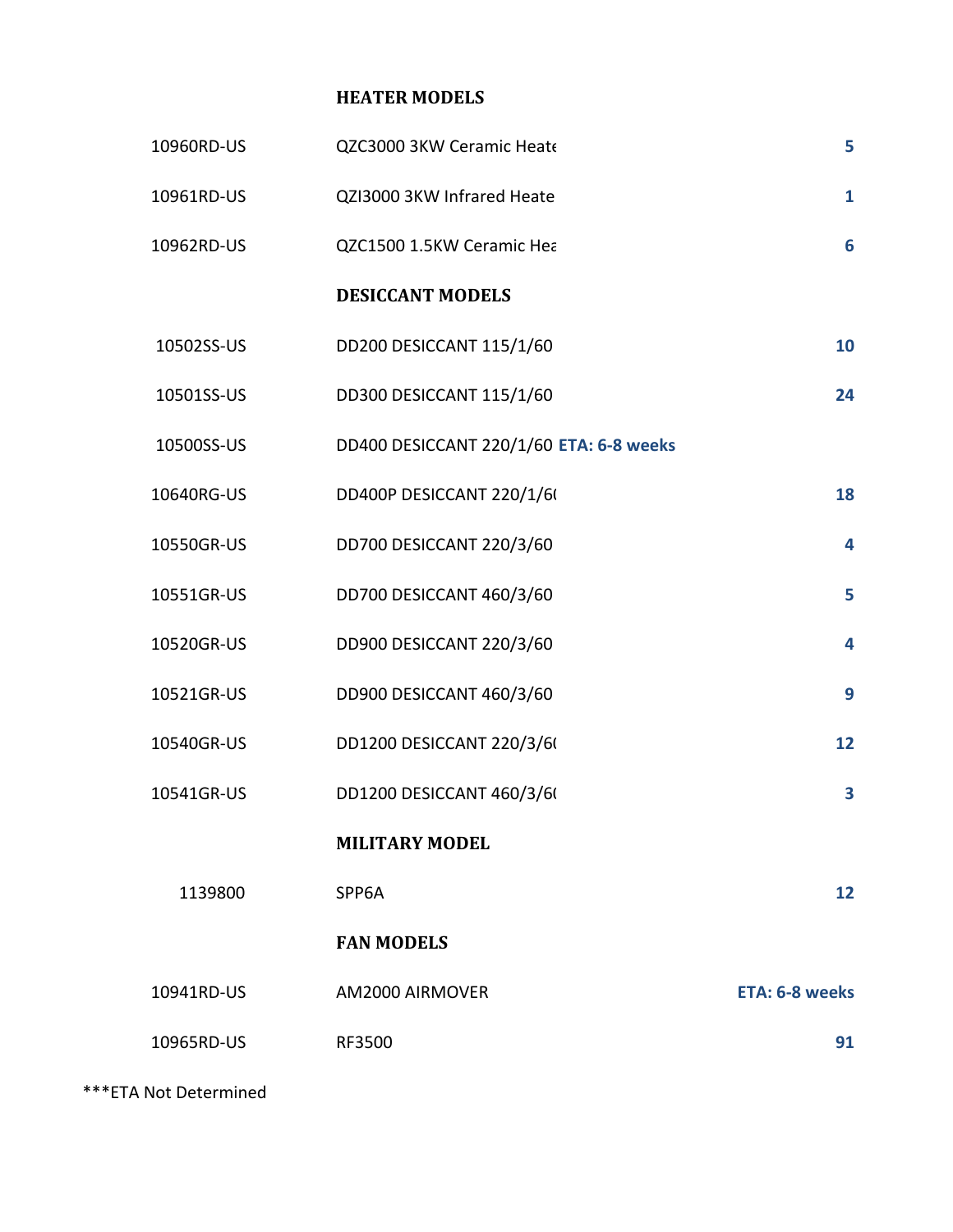## **West Coast Warehouse**

- **\*\*\* \*\*\***
	-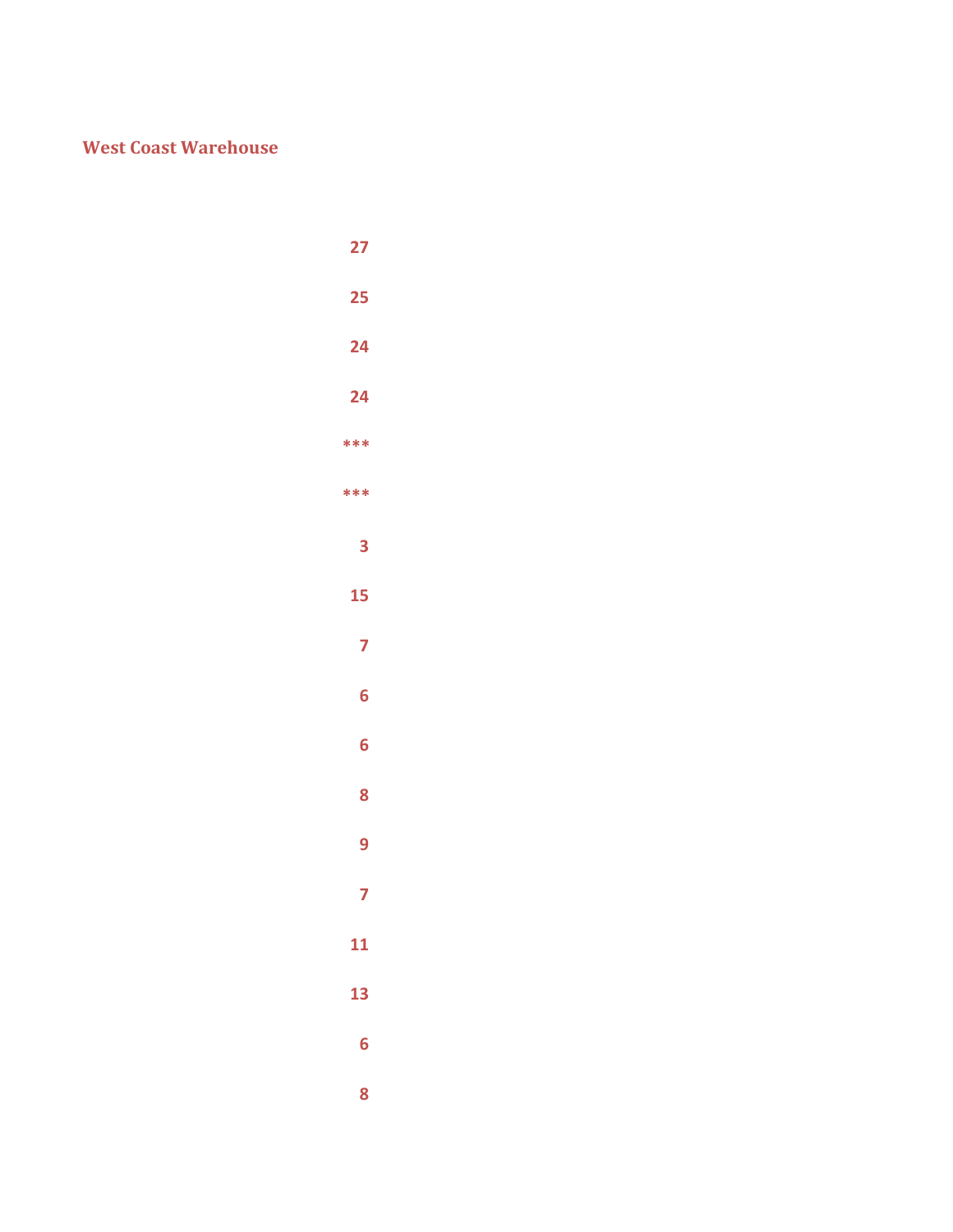- $\overline{7}$
- 13
- $\overline{\mathbf{6}}$ 
	- $\overline{2}$
	- $\overline{\mathbf{5}}$
	- $\overline{\mathbf{5}}$
- 42
- $\boldsymbol{8}$
- $\overline{\mathbf{1}}$
- - $\overline{9}$
	- $\overline{\mathbf{8}}$
- $\overline{\mathbf{3}}$  $***$
- \*\*\*
- $***$
- $***$
- $***$ \*\*\*
- \*\*\*